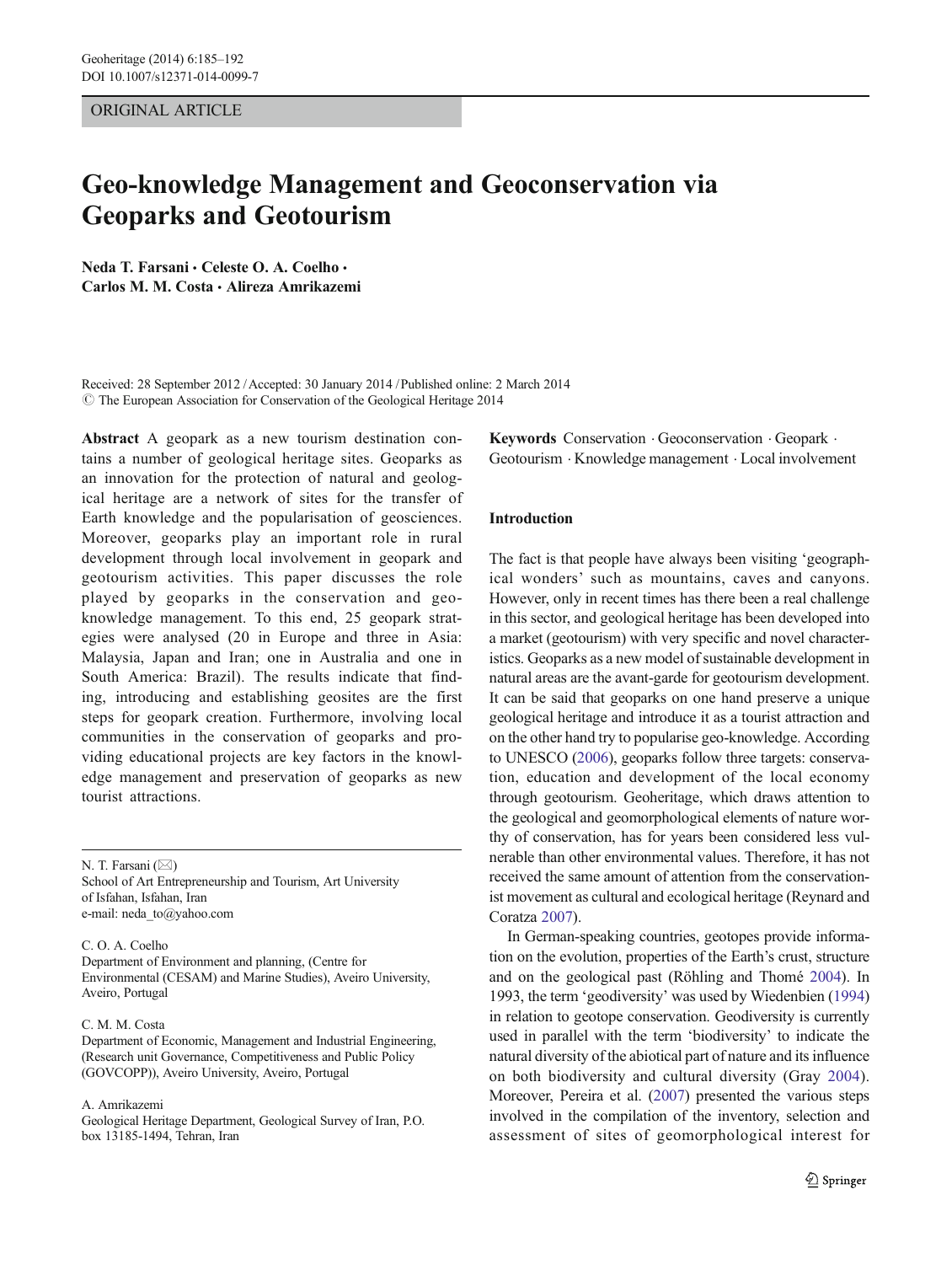promotion by the Montesinho Natural Park Board (Portugal), especially with regards to their educational value (Pereira et al. [2007\)](#page-7-0). It is evident that the inventory, selection and assessment of geological and geomorphological sites are the first steps for the establishment of geosites and finally the establishment of geoparks. Geoconservation is a growing activity, with more participants and a greater profile now than ever before (Burek and Prosser [2008\)](#page-6-0). It is noteworthy that geoconservation is very well established across Europe and Australia, and with the World Heritage List and especially the rapid growth of geoparks, it is now coming to importance in many other parts of the world (Burek and Prosser [2008](#page-6-0)). Establishing a geopark may be not only the best way to promote tourism marketing in these areas but also a strategy to preserve geological heritage (Johnson et al. [2010\)](#page-7-0).

Since education can be a means of conservation of natural heritage (both biological and geological) and a technique for knowledge management, activities such as creating teaching resources, using the latest technologies, supporting field trips, building up a website presence, promoting school visits, conferences, exhibitions, supporting museums and disseminating information through major teaching associations can be good examples of how to popularise and preserve the geoheritage sites and geological features (Anderson and Brown [2010](#page-6-0)).

One of the key factors for sustainable conservation in geoparks is the level of awareness of stakeholders, particularly the local communities. Therefore, popularisation and universalisation of Earth knowledge and local involvement can be a strategy for sustainable development (Eder and Patzak [2004](#page-6-0) ; GGN [2010](#page-6-0)).

The primary purpose of this study is to present a summary of strategies for geo-knowledge management in geoparks. This paper also investigates the work being carried out in geoparks for preservation of geological heritage as a new tourist attraction. In addition, the research also investigates whether the finding of qualitative and quantitative analysis confirms the expected results in literature reviews or not.

## Geo-knowledge Management

According to the Oxford Dictionary ([2012](#page-7-0)), knowledge includes facts, information, descriptions or skills acquired through experience or education. Knowledge is more comprehensive than sciences. It can be said that geo-knowledge not only comprises geosciences but also includes empirical and practical experiences regarding Earth preservation.

At present, the Earth faces problems such as global warming, air pollution, unsustainable activities, unsustainable tourism etc., most of which have occurred due to a shortage of strategies for the popularisation of earth sciences (geology, geography, geomorphology and geoconservation); as well as the weakness of practical strategies for geo-knowledge

transfer and unsustainable performances of governments at diverse levels according to their economical benefits.

Construction, embodiment and dissemination are elements for managing and sharing knowledge (Demarest [1997](#page-6-0)). Some authors (Nonaka [1991;](#page-7-0) Liebowitz [1999](#page-7-0); Sveiby [2001\)](#page-7-0) introduced knowledge management as an art of creating value from intangible assets. It is evident that geology and geomorphology comprise of complex and intangible scientific concepts which are not user-friendly for the public in general and schoolchildren in particular. In recent decades, geoparks and geotourism strive to make tangible products from the intangible concepts and ideas in geosciences. In addition, geoparks and geotourism attempt to transfer geo-knowledge from professional levels to public levels. Generation and use of new knowledge to feed innovation and product development play a pivotal role in competitiveness of both tourism destinations and enterprises (Hjalager [2002\)](#page-7-0). For example, the combination of geology and geography sciences with tourism and local communities allowed the creation of a new niche market now widely designated by 'geotourism' which includes innovation and new concepts and products in tourism such as geotours, geo-products, geo-restaurants, geo-sports, geo-festivals etc. It is noteworthy that the tourism product is a complete experience, encompassing everything from the time a tourist leaves his home to the time he returns back (Weiermair [2006\)](#page-7-0).

Knowledge transfer occurs in four ways: (1), tacit to tacit, achieved through a process of socialisation via meetings and team discussions; (2), tacit to explicit, externalised through brainstorming and the use of developers, which is a priority for tourism; (3), explicit to explicit, by moving knowledge around a network from one organisation to another, which is relevant for destinations and (4), explicit to tacit, taking explicit knowledge such as a report and generating new ideas. Explicit knowledge is transferable and easier to codify than tacit knowledge (Nonaka [1991\)](#page-7-0). Thus, it is usually the focus of an organisation's interest and is found in such forms as documents, databases and files. Furthermore, tacit knowledge and its owners are difficult to manage (Cooper [2006\)](#page-6-0). This is more developed in the following examples. For instance, organising the European Geoparks Conferences, the European Geoparks meetings and the UNESCO Conference on Geoparks are examples for tacit to tacit knowledge transfer (e.g. through simply exchanging ideas) or tacit to explicit (e.g. registering those ideas in a systematised way in the proceedings).

Moreover, the publication of the Global Geopark Network (GGN) newsletter and European Geopark Network (EGN) newsletter and circulating them through internet and social networks are examples of explicit to explicit knowledge flow.

Organising geotours for blind tourists by Greenwalk Tours, Lisbon, Portugal (Tavares [2011](#page-7-0)) (Fig. [1](#page-2-0)), constitute other good examples regarding explicit to explicit knowledge transfer.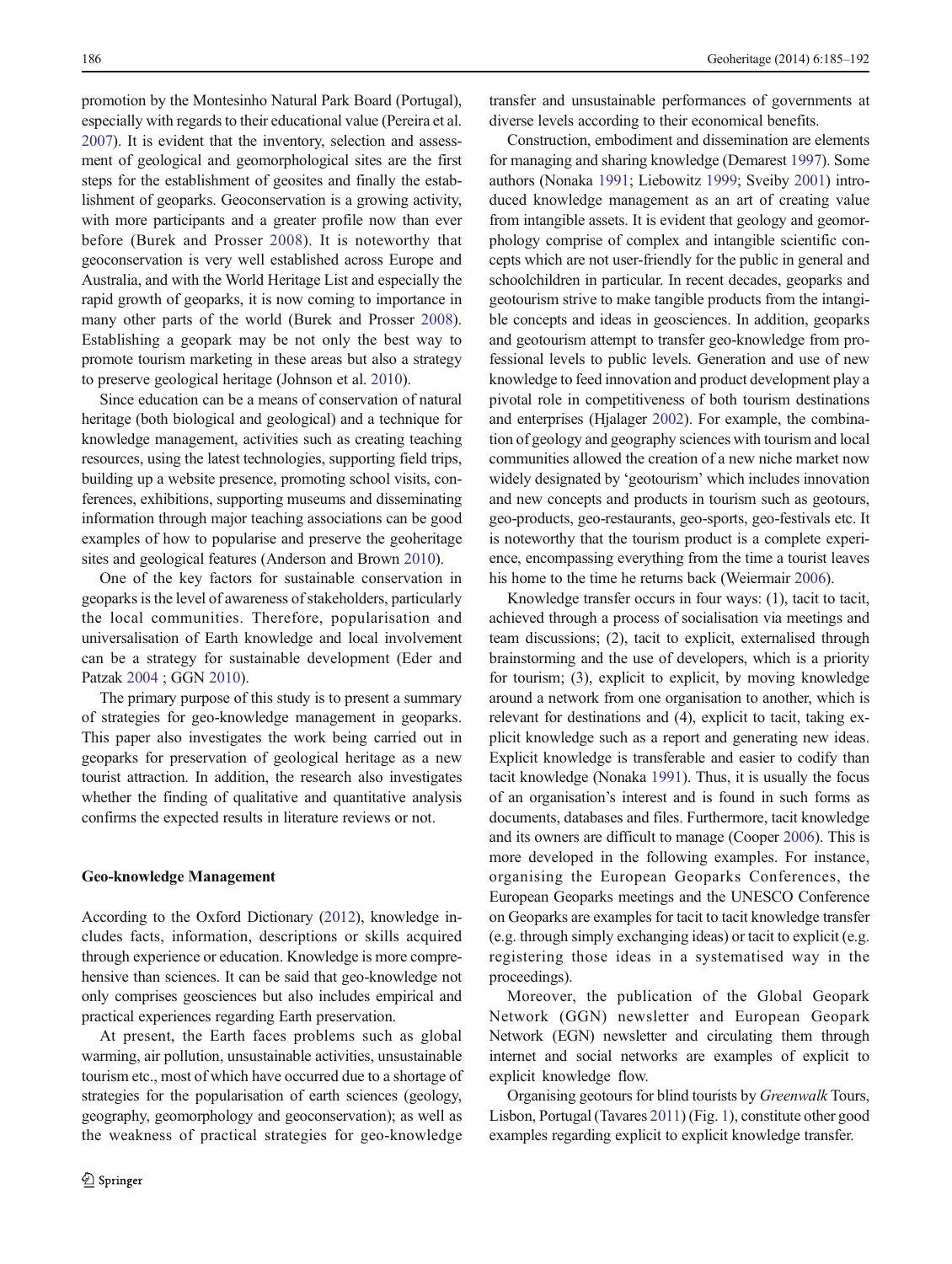<span id="page-2-0"></span>

Fig. 1 Tactile diorama for blind people during field trips for accessible tourists organised by Greenwalk Tours (source: photo by Greenwalk Tours)

Generating new ideas, innovation and developing new concepts associated with the emergence of geotourism activities and geoparks such as geo-products, geo-sports, geotours, geo-play parks, geological gardens, geo-cookies and geodesserts (Fig. 2) can be considered as examples of transfer of knowledge from explicit to tacit.

Network activity can help to maximise the sustainability of employment, stimulate processes of social innovation and provide an opportunity for knowledge management and exchange of knowledge (Lowe et al. [1995;](#page-7-0) Day [1998](#page-6-0); Murdoch [2000;](#page-7-0) Sobels et al. [2001;](#page-7-0) Lee et al. [2005;](#page-7-0) Chris et al. [2005](#page-6-0); Hall [2005;](#page-6-0) Romeiro and Costa [2010](#page-7-0)). Technology is an enabling tool for knowledge management and knowledge transfer (Standards Australia [2003](#page-7-0)). Hence, ICT and network activities can eliminate the borders and unite the world. There is no doubt that technology as a key driver accelerates knowledge transfer and reduces the price of transfer (Buhalis [2003\)](#page-6-0).

Knowledge maps or storyboards are also commonly used and act as visual directories pointing a person in the right direction to access sources (Cooper [2006](#page-6-0)). For instance: geotouristic maps, creating animations for schoolchildren (e.g. Palaeozoic Era animations); preparing online games



Fig. 2 Geo-dessert of a trilobite which is the symbol of Arouca Geopark, Portugal (source: Arouca Geopark webpage in Facebook)

about our Earth for children and exhibitions (e.g. dinosaur exhibition in the Naturtejo Geopark or the Paleozoic Era exhibition in Arouca Geopark, both in Portugal in 2010) can be strategies for the popularisation of geo-knowledge.

Higher education institutions play a vital role in knowledge management. Higher education through research, teaching and services can transfer knowledge into practice (Hawkins [2006\)](#page-6-0).

Since the study of geotourism is classified in interdisciplinary sciences as well as tourism marketing, so collaborations and network activities between specialists in related sciences such as geology, geography, ecology, tourism, biology, agriculture, environment etc., can be a useful instrument for the development of geotourism in the present and future (Farsani et al. [2012](#page-6-0)). Thus, geotourism is an interdisciplinary area of knowledge and organising a mandatory course or university degree in geotourism for students who are studying in sciencerelated degrees such as tourism, geology, geography etc., can be a strategy for geo-knowledge transfer and preservation of our Earth in the future.

The new Missouri State University (USA) offers a Bachelor of Science Degree in Geography-Geotourism, and this degree explains geotourism and its components (Iantria [2011](#page-7-0)). In addition, in Iran, at Payame Noor University, Bachelor's degree courses on geology offer an optional geotourism unit.

For an optimum dissemination of geo-knowledge, courses in geotourism should be organised in higher education institutions as well as universities.

Consequently, in recent decades, geoparks and geotourism through innovative strategies and network activities try to transfer geo-knowledge from the professional level to local level and strive to make tangible products from the intangible geoscientific concepts.

## Methodology

This paper focuses on two targets of the establishment of geoparks (conservation and education) and involvement of local communities in geopark activities. Moreover, the study aims to discover strategies and innovation which are applied in geoparks to preserve geological and natural heritage.

By comparing 25 different geoparks as geotourism destinations in Europe, Asia, Australia and South America, we accessed key concepts in the conservation of geological heritage. This study has two major purposes as below

- To introduce strategies for geo-knowledge management
- To investigate the key concepts for the conservation of natural and geological heritage in geoparks as geotourism destinations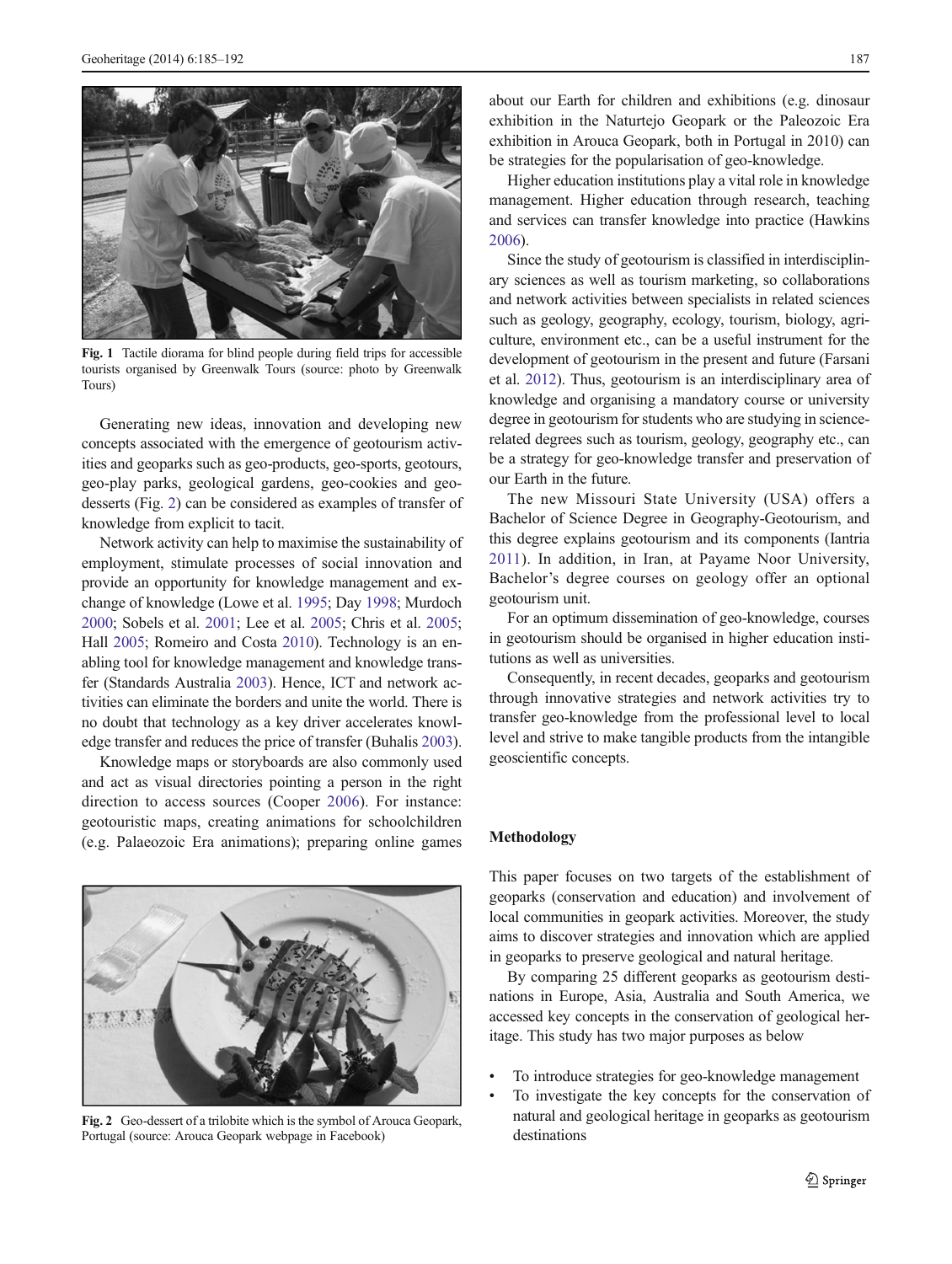The research methodology includes both primary and secondary researches. The first phase consists of an extensive literature review of existing reports on geotourism and geoparks. The second phase is focused on the geoparks registered in UNESCO and the comprehensive collected information. As geoparks and geotourism are new concepts, there were not enough related references. An electronic questionnaire-based method was developed for evaluating geopark activities. Data for this study were collected from March 2009 to January 2010.

According to some authors (Strasser et al. [1995](#page-7-0); Wimbledon [1996;](#page-7-0) Reimold [1999;](#page-7-0) Heitzmann et al. [2006](#page-7-0); Reynard and Coratza [2007](#page-7-0)), establishing geosites and geoparks are key components in geoconservation. In addition, educational activities are the best means of preservation of geological heritage (Catana and Rocha [2009;](#page-6-0) Anderson and Brown [2010\)](#page-6-0). Moreover, involving local communities in geopark conservation projects can be a strategy for the preservation of geological and geomorphological heritage (Richardson and Shakespeare [2009](#page-7-0); Geraldes and Ferreira [2009\)](#page-6-0).

Pursuant to geopark activities and the literature review, it is evident that geoparks play an important role in the conservation and popularisation of geo-knowledge. Regarding this, the following hypotheses will be tested in this paper:

- & H1: Geoparks involve local communities in conservation activities.
- H2: Geoparks contribute towards increasing geological knowledge and employment of local communities in rural areas and geopark territories.

Two open questions were designed for geopark authorities: the first question investigates conservation activities in geoparks, and the second question evaluates the number of people involved in geopark conservation activities.

Organising workshops managed by fully trained local volunteers and authorities of geoparks for schoolchildren, tourists and local communities is the next strategy of geoparks for conservation and knowledge management. Concerning this strategy, three closed questions were designed: the first question evaluates whether geoparks organise workshops or not; the second and third questions ask whether organising workshops in geopark territories promotes the local economy.

Electronic questionnaires were sent to all geoparks around the world registered by UNESCO in 2009 ( $N=64$ ). Twentyfive questionnaire responses were received (39%). Thus, 25 geoparks (Table 1) were selected for this investigation. The majority of responses were collected in Europe (80%) and the others were from Australia, Iran, Malaysia, Japan and Brazil. The data handling tool used in this research is SPSS and NVivo software.

Table 1 Countries that replied to the questionnaires (2009)

| N <sub>0</sub> | Country        | Geopark                                    |
|----------------|----------------|--------------------------------------------|
| 1              | Australia      | Kanawinka Geopark                          |
| $\overline{c}$ | Austria        | Nature Park Eisenwurzen                    |
| 3              | <b>Brazil</b>  | Araripe Geopark                            |
| 4              | Croatia        | Papuk Geopark                              |
| 5              | Czech Republic | <b>Bohemian Paradise</b>                   |
| 6              | France         | RéserveGéologique de Haute-Provence        |
| 7              | Germany        | Vulkaneifel Geopark                        |
| 8              | Germany        | Geo and Nature park TERRA.vita             |
| 9              | Germany        | Geopark Harz .Braunschweiger Land Ostfalen |
| 10             | Germany        | Swabian Alb Geopark                        |
| 11             | Greece         | Psiloritis Natural Park                    |
| 12             | Iran           | Qeshm Geopark                              |
| 13             | <b>Ireland</b> | Copper Coast Geopark                       |
| 14             | Italy          | Geological, Mining Park of Sardinia        |
| 15             | Italy          | Parco Naturale Adamello Brenta             |
| 16             | Japan          | Itoigawa Geopark                           |
| 17             | Malaysia       | Langkawi Geopark                           |
| 18             | North Ireland  | Marble Arch Caves Global Geopark           |
| 19             | Norway         | Gea Norvegica Geopark                      |
| 20             | Portugal       | Naturtejo Geopark                          |
| 21             | Portugal       | Arouca Geopark                             |
| 22             | Romania        | Hateg Country Dinosaurs Geopark            |
| 23             | Scotland       | Lochaber Geopark                           |
| 24             | Spain          | Sobrarbe Geopark                           |
| 25             | Spain          | Parque Cultural del Maestrazgo             |

We draw attention to the fact that all countries except China filled in the questionnaires. Thus, if from a statistical point of view, we exclude the Chinese geoparks (22) from the population  $(N=64)$ ; we end up with 42 geoparks registered in UNESCO. Bearing in mind that 25 questionnaires were sent back to us, it means, therefore, that the final response rate is increased to 59.5%.

# Results

Findings of the Empirical Study

# Novel Strategies for the Conservation of Natural Heritage in Geoparks

As mentioned in the [Methodology](#page-2-0) section, the NVivo software was used in this study to analyse the open question (Q1: What are the conservation activities in geoparks?). This open question introduced strategies for the conservation of geoparks. Applying NVivo software identified the terms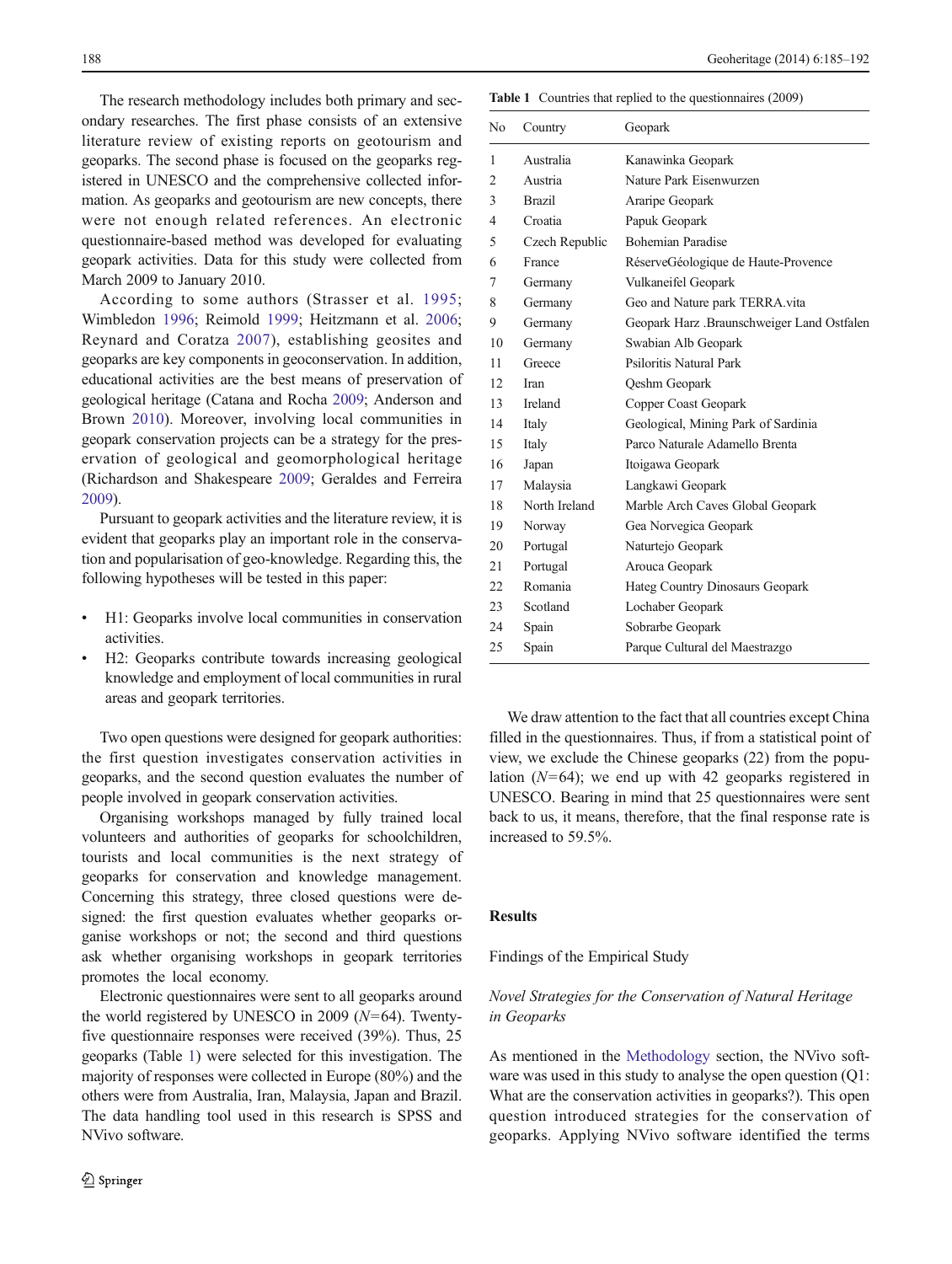'local, geosite, educational and project' as key concepts in the conservation of geological heritage.

The Fig. 3 illustrates the percentage of coverage of the aforementioned terms in the analysed record and illustrates its most frequent terms. The term 'local' shows the highest frequency of usage and after that is 'geosite' with more frequency. Thus, locals play an important role in the conservation of geoparks, because no one knows the territory better than the local community. Moreover, finding, introducing and establishing geosites are other strategies for the conservation of geoparks and unique geological heritage. The word 'educational' has the third highest frequency, so educational programmes are known as a way to conserve geological or geomorphological heritage.

It is noteworthy that the results of the survey by means of NVivo software supported the expectations of the literature review.

It is obvious that every geopark includes some geosites, and finding, introducing and establishing geosites are the first steps for geopark creation. Thus, according to the results obtained by the NVivo software, involving local communities in the conservation of geoparks and providing educational projects are key factors in the preservation of geoparks which are explained in detail below.

### Involving Local Communities in Geopark Activities

On the basis of the results of NVivo software analysis and the literature review, geoparks, in order to conserve natural and geological heritage sites, utilise the workforce and the knowledge of local communities in geopark territories.

As involvement of local communities in the conservation of geoparks can be a strategy to improve the local economy,

the majority (80%) of geopark authorities argued that the conservation of geoparks can create part-time and second job opportunities for local communities (Fig. [4](#page-5-0) and Table [2\)](#page-5-0). Among the respondents, only 15 geoparks replied to the question (How many people are involved in conservation activities?). Results illustrated that the establishment of a geopark in each territory engages an average of about 11 persons in geopark conservation activities in the form of volunteering, supplementary income, part-time, full-time, seasonal and second job opportunities (Mean=10.53, SD= 14.78). In addition, respondents indicated their conservation activities as follows: Langkawi Geopark (Malaysia) has organised cleanliness programmes for schoolchildren and local communities, with the collaboration of environmentrelated non-governmental organisations (NGOs) such as the World Wild Fund (WWF), and Vulkaneifel Geopark (Germany) involves the locals in preventing sheep overgrazing. It is noteworthy that most geoparks employ locals in preservation activities such as park guards, park guides and site surveillance.

Meanwhile, some geoparks such as the Naturtejo Geopark, Araripe Geopark, Sardinia etc., believe that educational programmes play an important role in geopark conservation, and they try to involve and train locals in educational activities and organising workshops.

Thus, the next section will focus on educational activities and workshops in geoparks.

## Educational Activities in Geoparks

Education as a fundamental prerequisite for the achievement of sustainable development is known as a conservation method in geology. Thus, holding workshops,



Fig. 3 Results of qualitative analysis of open questions regarding conservation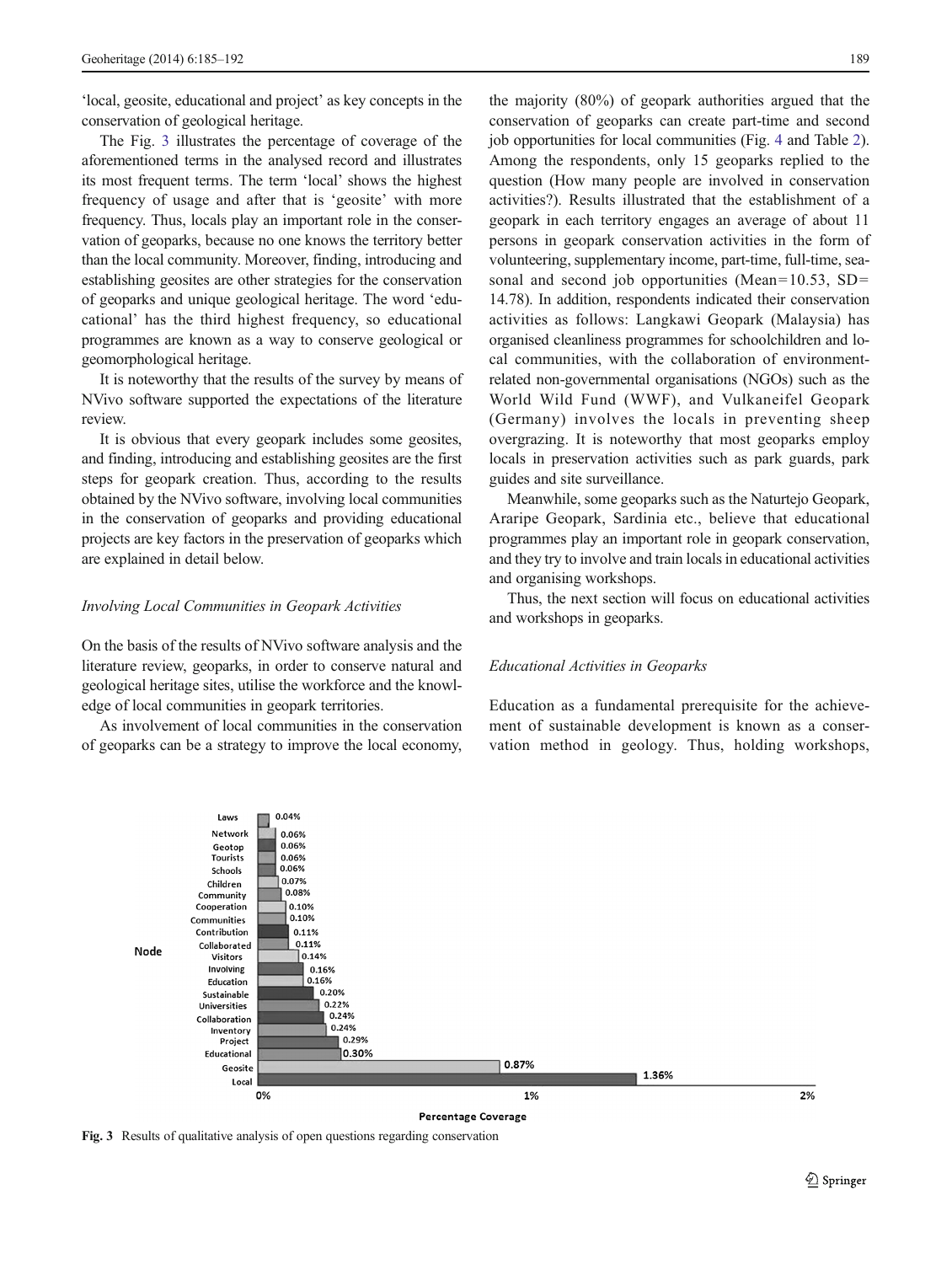<span id="page-5-0"></span>

Fig. 4 Percentage of geoparks which believe that the conservation of geoparks improves the local economy

establishing museums, thematic museums, thematic networks, information centres, geo-trails, providing geotouristic maps, organising geological excursions, guided tours, school class excursions and outdoor laboratories, preparing maps, educational materials and displays, seminars, the annual conference of the European

Table 2 Names of the geoparks for each class of answers (2009) (the conservation of geoparks improves the local economy)

| Geopark                                    | <b>Yes</b> | NO -     | No answer |
|--------------------------------------------|------------|----------|-----------|
| Kanawinka Geopark                          |            |          |           |
| Nature Park Eisenwurzen                    | ×          |          |           |
| Araripe Geopark                            | ×          |          |           |
| Papuk Geopark                              | $\times$   |          |           |
| <b>Bohemian Paradise</b>                   |            | $\times$ |           |
| RéserveGéologique de Haute-Provence        | $\times$   |          |           |
| Vulkaneifel Geopark                        | ×          |          |           |
| Geo and Nature park TERRA.vita             | $\times$   |          |           |
| Geopark Harz .Braunschweiger Land Ostfalen | $\times$   |          |           |
| Swabian Alb Geopark                        | $\times$   |          |           |
| Psiloritis Natural Park                    | $\times$   |          |           |
| Qeshm Geopark                              | $\times$   |          |           |
| Copper Coast Geopark                       |            | $\times$ |           |
| Geological, Mining Park of Sardinia        | $\times$   |          |           |
| Parco Naturale Adamello Brenta             | $\times$   |          |           |
| Itoigawa Geopark                           | ×          |          |           |
| Langkawi Geopark                           | $\times$   |          |           |
| Marble Arch Caves Global Geopark           |            | $\times$ |           |
| Gea Norvegica Geopark                      |            |          | $\times$  |
| Naturtejo Geopark                          | ×          |          |           |
| Arouca Geopark                             | $\times$   |          |           |
| Hateg Country Dinosaurs Geopark            | ×          |          |           |
| Lochaber Geopark                           |            |          | ×         |
| Sobrarbe Geopark                           | $\times$   |          |           |
| Parque Cultural del Maestrazgo             | ×          |          |           |

Geoparks Network and Global Geoparks Network and so on are strategies applied by geoparks to educate locals, children including schoolchildren and tourists. Holding workshops is not only a way to preserve the natural (geo and bio) and cultural heritage in geoparks but also promotes the local economy through involving local communities in these activities. Regarding this, some questions (Table 3) were designed to inquire into the awareness of the role of workshops, which are held in geoparks, in the local economy.

Results indicate that the majority of geoparks (72%) have been equipped with workshop facilities, and 56% of geopark authorities believe that workshops improve the local economy through involving locals, artists, geologists etc.

A geopark organises activities and provides logistic support to convey geoscientific knowledge and environmental and cultural concepts to the public. This is accomplished through protected and interpreted geosites, museums, information centres, trails, guided tours, school class excursions, popular literature, maps, educational materials and displays, seminars and so on. A geopark also fosters scientific research and cooperation with universities and research institutes, stimulating negotiation between the geosciences and the local population.

A plan for sustainable development in a geopark territory needs interdisciplinary studies and cooperation among universities, schools, kindergartens, museums, local authorities and different stakeholders.

Consequently, educational activities exist in the core of geoparks' interests and operations; geoparks can contribute significantly to environmental and cultural education programmes, offering excellent examples for the interaction between the abiotic elements and biotic parameters in natural ecosystems. They constitute a kind of territorial laboratory where children can investigate earth sciences and their links with human beings.

Moreover, geoparks, by having locals participate in geopark conservation activities and workshops, attempt to improve the local economy of rural areas located near geoparks.

| Table 3 The role of workshops held in geoparks in the local economy |  |  |  |  |
|---------------------------------------------------------------------|--|--|--|--|
|---------------------------------------------------------------------|--|--|--|--|

| Variable                               | Yes<br>$\binom{0}{0}$ | N <sub>0</sub><br>(%) | No answer<br>(%) | Missing |
|----------------------------------------|-----------------------|-----------------------|------------------|---------|
| Geoparks have workshop<br>facilities   | 72                    | 28                    | $\theta$         |         |
| Workshops are managed by<br>locals     | 68                    | 28                    | 4                |         |
| Workshops improve the local<br>economy | 56                    | 36                    | 8                |         |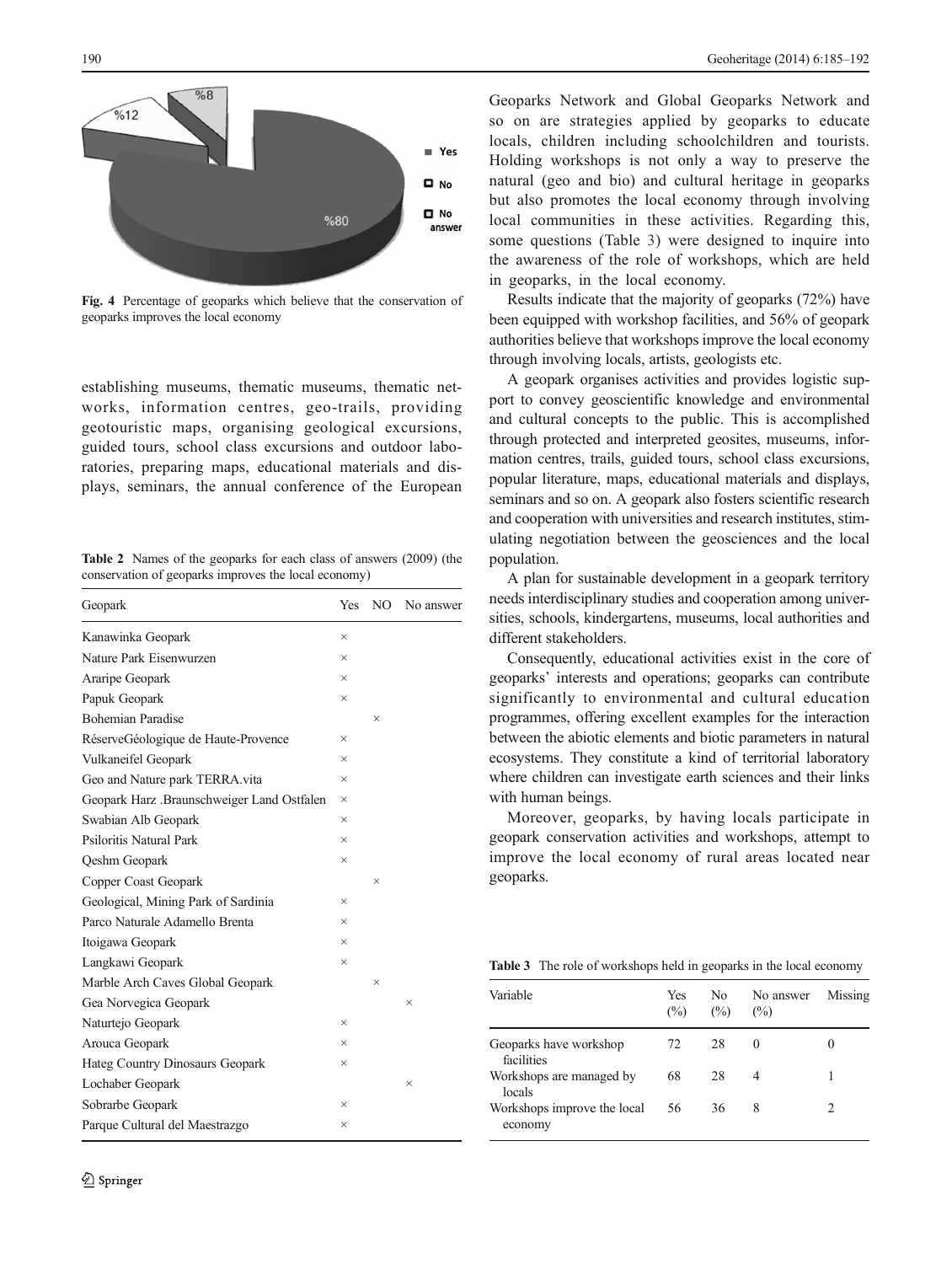<span id="page-6-0"></span>It is obvious that preserving geological and natural heritage is not possible without tourists' and local communities' awareness.

#### **Conclusions**

This paper focuses on two targets of the establishment of geoparks (conservation and education, as a technique for Earth knowledge management). This study explores the role played by geoparks in the participation of local communities in the conservation of natural and geological heritage. The research was conducted with electronic questionnaires which were sent to all geoparks around the world in 2009. The results substantiate the importance of geoparks in employing locals in conservation and education projects.

According to the definition of a geopark, geoparks try to improve the local economy through geotourism, education and conservation activities. Regarding this, geopark authorities have taken some positive policies towards stimulating the locals to participate in activities leading to prosperity of the local economy and preservation of natural resources.

Firstly, geopark authorities involve the locals in conservation activities; creating geoparks in every territory engages locals in geopark conservation activities in the form of voluntary, supplementary income, part-time, full-time, seasonal and second jobs.

Moreover, the results indicate that the majority of geopark authorities believe that conservation activities improve the local economy in their territory. For instance, geoparks employ the locals in preservation activities such as park guards, park guides and site surveillance. These activities indicate a relation between the conservation of geoparks and tourism promotion; therefore, geopark creation as a model of sustainable development can be a solution to reduce the negative environmental impacts of tourism on landscapes and natural and geological heritage.

Educational programme is another strategy in geoparks. A geopark can create a framework, motivation and support to integrate research, education and training.

A geopark organises activities and provides logistic support to convey geoscientific knowledge and environmental concepts to the public. This is accomplished through protected and interpreted geosites, museums, information centres, trails, guided tours, school class excursions, popular literature, maps, educational materials and displays, seminars and so on.

A geopark also fosters scientific research and cooperation with universities and research institutes; stimulating negotiation between the geoscientists, and the local populations is another geopark activity for the popularisation of Earth knowledge. The results indicate that the majority of geoparks have been equipped with workshop facilities and authorities believe that workshops improve the local economy through involving locals, artists, geologists etc. in workshops. Consequently, geoparks, by holding workshops by locals, not only preserve the natural, geological and cultural heritage but also develop the local economy.

Acknowledgments Firstly, our appreciation goes to FCT (Fundação para a Ciência e a Tecnologia) for supporting this paper which is a part of PhD thesis of the first author. In addition, the authors wish to thank Margarete Patzak—the director of the Division of earth sciences in UNESCO—for her contribution in collecting questionnaires, and they also appreciate the help of managers and officials for providing the requested information.

### **References**

- Anderson DE, Brown EJ (2010) Perspectives on Quaternary outreach and aspirations for the future. Proc Geol Assoc 121(4):455–467
- Buhalis D (2003) e tourism. Information technology for strategic tourism management. Pearson, London
- Burek CV, Prosser CD (2008) The history of geoconservation: an introduction. In: Burek CV, Prosser CD (eds) The history of geoconservation. The Geological Society, London, UK, pp 1–5
- Catana MM, Rocha D (2009) The role of the educational programs on tourism development of Naturtejo and Arouca geoparks. In: Neto de Carvalho C, Rodrigues J (ed), Proceedings of 8th European Geoparks Conference, 14-16 September, Idanha-a-Nova, Portugal, pp 61-65
- Chris H, Mark P, Gusztav N (2005) Understanding informal institutions: networks and communities in rural development. In: Proceeding of Transition in Agriculture, Agricultural Economics in Transition II Institute of Economics Hungarian Academy of Science, 28-29 October, Budapest , Hungary, pp 1-20
- Cooper C (2006) Knowledge management and tourism. Ann Tour Res 33(1):47–64
- Day G (1998) Working with the grain? Towards sustainable rural and community development. J Rural Stud 14(1):89–105
- Demarest M (1997) Understanding knowledge management. Long range planning, Elsevier Ltd, 30 (3): 374-384
- Eder F, Patzak M (2004) Geoparks—geological attractions: a tool for public education, recreation and sustainable economic development. UNESCO, Division of Earth Sciences, France, pp 162–164
- Farsani NT, Coelho C, Costa C, Neto de Carvalho C (2012) Geoparks and geotourism: new approaches to sustainability for the 21st century. Brownwalker press Publisher, Florida, USA
- Geraldes J, Ferreira R (2009) Tourism: "tectonics" and geo-bakery. In: Neto de Carvalho C, Rodrigues J (ed) Proceedings of 8th European Geoparks Conference, 14-16 September, Idanha-a-Nova, Portugal, pp 100-103
- GGN (2010) UNESCO Division of Ecological and Earth Sciences Global Earth Observation Section Geoparks Secretariat [http://unesdoc.](http://unesdoc.unesco.org/images/0015/001500/150007e.pdf) [unesco.org/images/0015/001500/150007e.pdf](http://unesdoc.unesco.org/images/0015/001500/150007e.pdf). Accessed 26 June 2010
- Gray M (2004) Geodiversity: valuing and conserving abiotic nature. J. Wiley & Sons, Ltd, New York, pp 81–112
- Hall M (2005) Rural wine and food tourism cluster and network development. In: Hall DR, Kirkpatrick I, Mitchell M (eds) Rural tourism and sustainable business. British Library Cataloguing, UK, pp 149– 164
- Hawkins DE (2006) Transferring tourism knowledge. J Qual Assur Hosp Tour 7(1):13–27